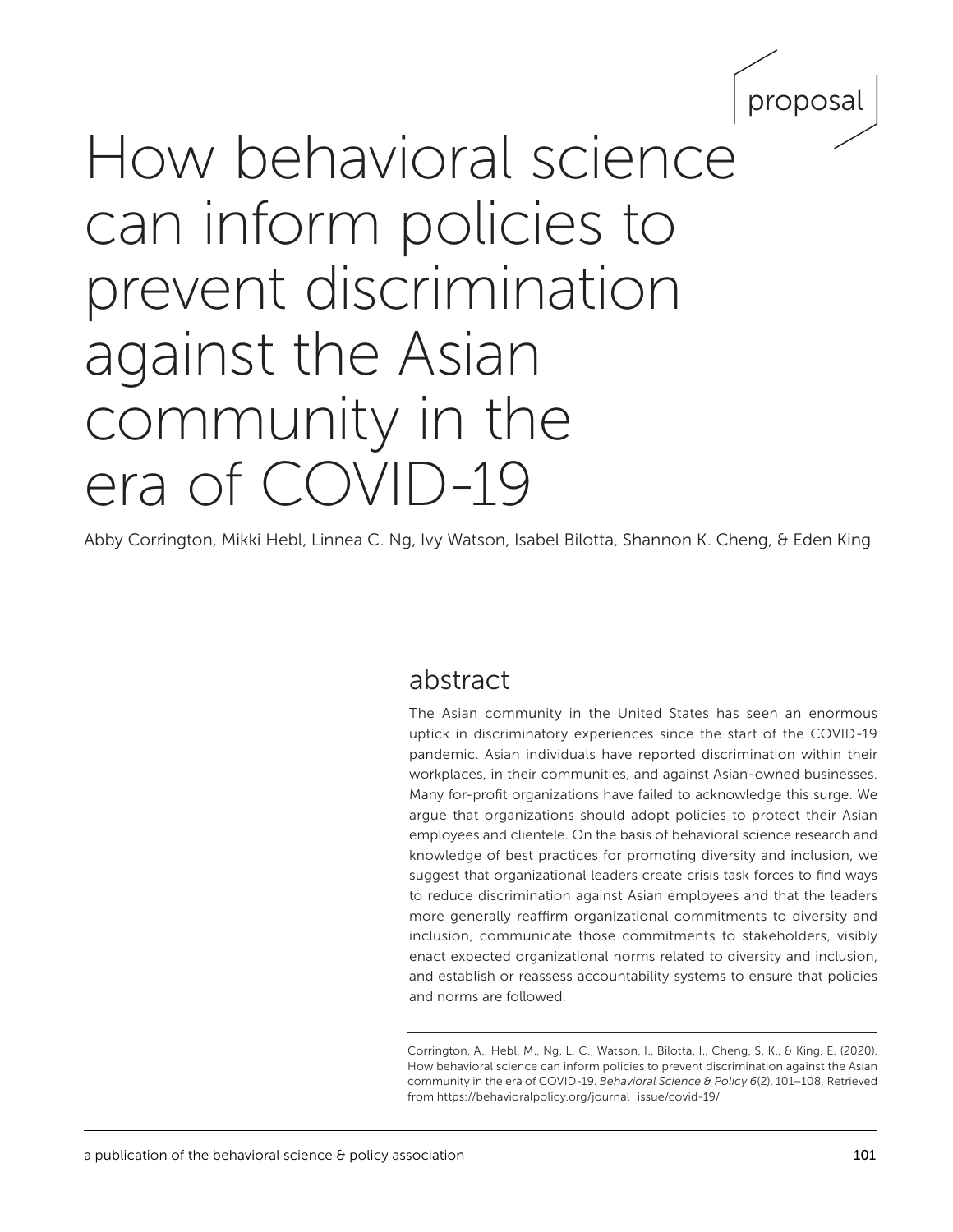In early February, the leadership of Tufts<br>University Medical Center sent an e-mail<br>reminding employees of the importance of n early February, the leadership of Tufts University Medical Center sent an e-mail treating patients and colleagues with respect and civility, regardless of national origin. Tufts's goal was to prevent bias against members of Asian communities, who were facing increasing discrimination and violence in the United States because of COVID-19's origin in China.<sup>1</sup> America's leaders have generally ignored this uptick in discrimination or even exacerbated it, such as by referring to the novel coronavirus as the "Chinese virus." The heads of businesses and other organizations can and should step up by demonstrating and conveying to employees and clients that their organizations value diversity and inclusion and will not tolerate discrimination on the basis of race or ethnicity.

In this article, we highlight instances of COVID-19-related anti-Asian xenophobia in the United States in general and within organizations. Next, we describe various organizational responses, the majority of which have been undertaken by nonprofits rather than for-profit businesses, which have been surprisingly silent on the subject. Finally, having outlined both the problem and the limited scope of responses to date, we offer behavioral science–backed recommendations for how organizational policymakers can intervene to reduce anti-Asian discrimination.

## Instances of Xenophobia Toward Asian Individuals During the Pandemic

In April, the FBI noted that there had been an increase in hate crimes targeting Asian individuals as a result of the global coronavirus pandemic.<sup>2</sup> In fact, so many anecdotal accounts surfaced that organizations such as Asian Americans Advancing Justice, the Asian Pacific Policy & Planning Council, and OCA—Asian Pacific American Advocates joined together to launch an online reporting website. Within four weeks of the launch, nearly 1,500 COVID-19-related incidents of discrimination against Asian individuals in the United States were reported.<sup>3</sup> These attacks ranged from verbal harassment (70% of reports) to physical violence (9% of reports); more than 40% took place in private businesses.<sup>3</sup>

The incidents targeted Asian individuals of many different backgrounds, including those who are Chinese, Korean, Vietnamese, Japanese, and Filipino.<sup>3</sup> Asian women were harassed 2.3 times as often as Asian men were; 80% of the reported targets were  $20-40$  years old.<sup>3</sup> As Russell Jeung, a professor of Asian American Studies at San Francisco State University, commented in a press release from the site's organizers, "combining cases of workplace discrimination and being barred from businesses indicates that Asian Americans' civil rights are being violated."4

Three forms of anti-Asian bias are spiking: (a) discrimination against Asian employees in the workplace, (b) discrimination against Asian individuals in the general population, and (c) discrimination against Asian-owned businesses. Acts of workplace discrimination include being targeted with derogatory comments, excluded from events and meetings, blamed for the spread of coronavirus, and laughed at by colleagues.3

Discrimination against Asian individuals in the general population has taken place in grocery stores, subways, public transit, and taxis.<sup>5</sup> Some businesses have even denied services to Asian clientele because of their race and the belief that they might have COVID-19. Additionally, delivery drivers and customers alike have experienced grocery and fast food orders being canceled or unfulfilled because of their perceived race.<sup>6</sup> Meanwhile, college campuses have reported increases in racist and discriminatory statements against Asian students, faculty, and staff.<sup>7</sup> Even the U.S. president has made jokes at the expense of Asian individuals, referring to the coronavirus multiple times as the "Kung flu."8

In terms of discrimination against Asian-owned businesses, in early February and March, Asian business owners reported a significant drop in revenue.<sup>9</sup> Because fewer than 20 cases had been diagnosed in the entire country at the time of these downturns, the hits taken by these Asian businesses do not seem to have been based on evidence that COVID-19 was spreading here. Rather, stereotypes, bias, and xenophobia exacerbated by fear seem to have been the driving forces behind the reduced patronage.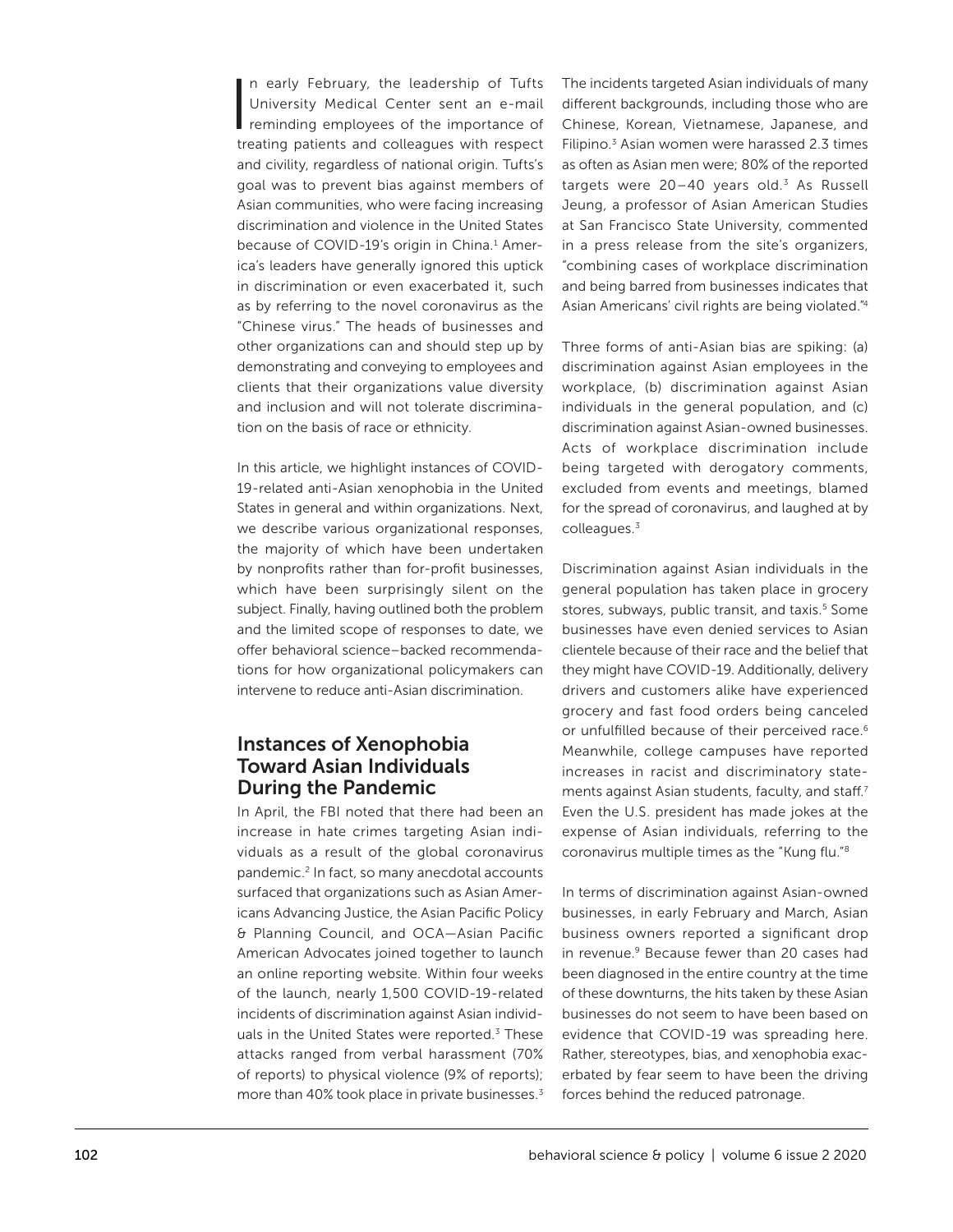The increase in discrimination against Asian individuals probably does not represent a novel bias that first arose in response to the COVID-19 pandemic. That is, the presence of COVID-19 did not create or lead to anti-Asian xenophobia; rather, the disease seems to have revealed and provided perceived justification for preexisting xenophobia. Indeed, Asian individuals are the racial group that has the second lowest hospitalization rate from COVID-19,10 a pattern that supports the probability that anti-Asian xenophobia in the United States is based not on logic or evidence but on bias and bigotry.

# Organizational Responses to Discrimination

At the time of this writing, most for-profit organizations have not taken a stand against anti-Asian xenophobia during the pandemic. In general, the for-profit and nonprofit organizations that have issued public responses to anti-Asian sentiment have missions that already involve civil rights advocacy, are committed to equitable treatment, or have been directly affected by racial animosity. Examples of organizations making public statements specifically in response to increased incidents of bias against Asian individuals include the following:

- The NAACP and several other leading civil rights groups issued a joint statement asserting that "as our nation grapples with the coronavirus, we are deeply concerned that recent incidents of racism and discrimination against Asian Americans threaten our collective public safety. In recent weeks, Asian Americans have been subjected to violent attacks, discrimination against their businesses and xenophobic portrayal by the media and our elected leaders."11
- The Justice and Diversity Center of the Bar Association of San Francisco issued a press release stating that the "stakes are simply too high to allow racism and xenophobia to distract from what is most vital: Focusing our collective energies on getting through this pandemic and lifting up the most vulnerable among us."12
- The American College of Surgeons published a condemnation of bias and discrimination, writing that the organization "supports all health care personnel who provide essential services in our communities at this time and maintains that they should be able to continue to do so without the specter of hatred and violence resulting from xenophobia, racism, and bigotry."13
- Harvard University issued a statement saying that the signatories (several university centers and institutes) "strongly condemn xenophobic and racist acts arising from the global COVID-19 pandemic," including those directed at people of Asian ancestry.<sup>14</sup>
- In March, about a dozen Asian politicians, academics, and leaders of nonprofits individually spoke out against the racial hostility that had become pervasive since the COVID-19 outbreak.15
- After Costco received negative press in response to a boy being turned away from a free-sample station because the representative of the product thought the boy was Chinese and could transmit coronavirus, a Costco representative told a news outlet that a company executive had spoken to the family, adding that "we are very sorry this incident occurred in our location. The comments to the boy were made not by a Costco employee but by an employee of an independent demo company. The demo company is taking appropriate measures with its employees."16

In one exception to the paucity of antidiscrimination responses from for-profit companies, 130 Silicon Valley executives released a statement decrying anti-Asian rhetoric and incidents.<sup>17</sup> The overall lack of attention by for-profits is surprising because such organizations have commonly responded publicly during other periods of racial tension in recent history. For example, after the deaths of George Floyd and Breonna Taylor at the hands of police, Amazon, Netflix, and Twitter, among many other for-profit organizations, not only publicly denounced discrimination toward Black individuals but also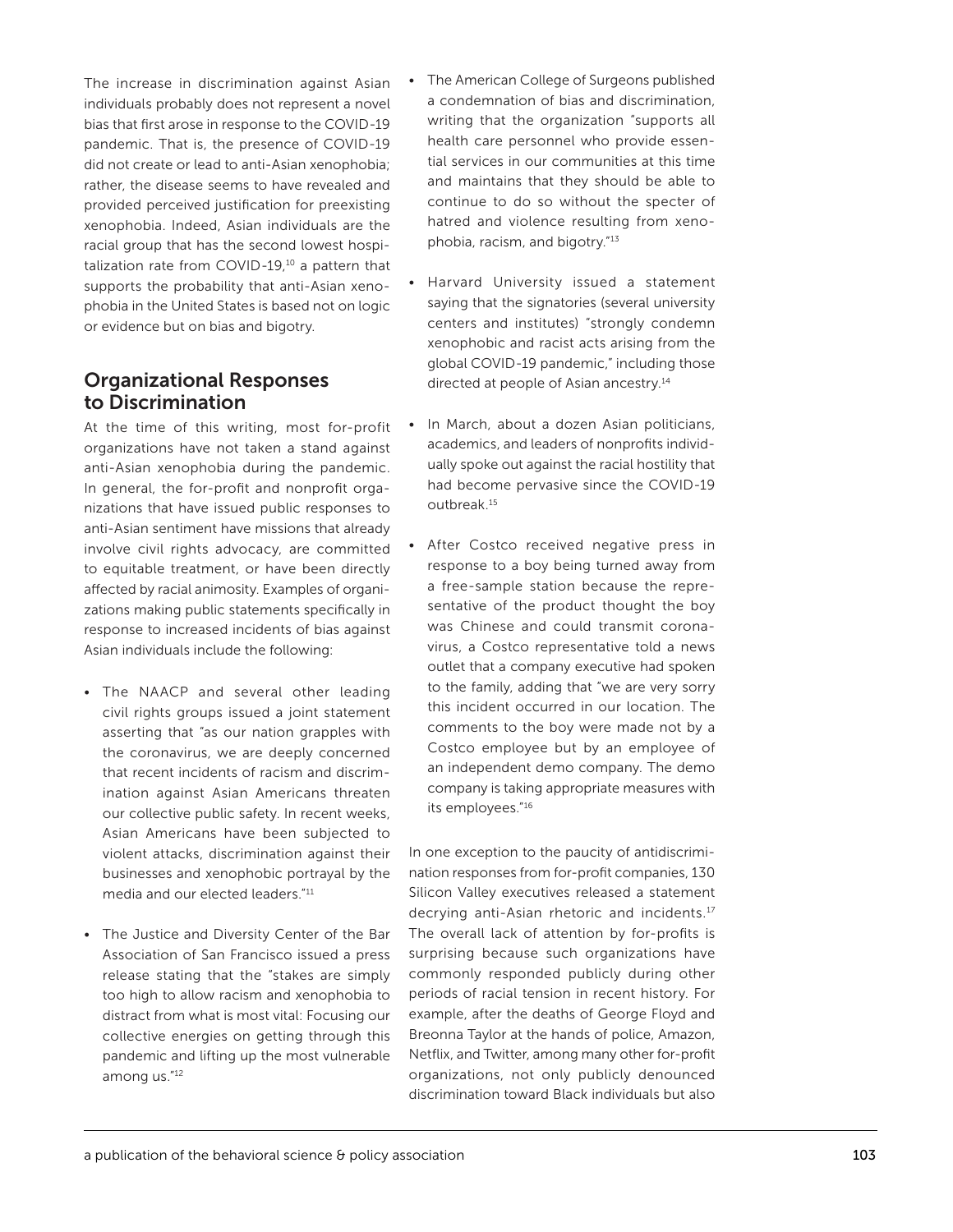made notable changes in organizational policy and donated millions of dollars to combat racial injustice in America.<sup>9</sup> In 2018, organizations such as Apple, IBM, and PepsiCo sent a letter to the U.S. Department of Homeland Security expressing their concerns about unfair changes in immigration policies and their detrimental effects on the companies' workers.<sup>18</sup>

Such public stances on racial issues in support of other stigmatized groups raises the question of why for-profit organizations have generally failed to respond to anti-Asian sentiment and behavior during the COVID-19 pandemic, particularly in light of the large number of reported instances of bias and discrimination. The lack of response may be driven by fear (of getting sick or putting employees at risk), existing implicit biases toward Asian employees (who may be stereotyped as cold and may evoke jealousy for their perceived superior competence), and the tendency to give lower priority to diversity and inclusion efforts during periods of financial strain.19,20

Action to reduce bias and discrimination is even rarer than the issuing of statements. Among the few overt actions taken to support Asian people we can point to are social media campaigns such as  $\#W$ ashTheHate<sup>21</sup> and steps taken by a handful of organizations to offer some proactive support to Asian individuals. For instance, the University of Wisconsin–Madison held a town hall to show solidarity and point people to resources,<sup>22</sup> and other organizations have directed staff members to Asian employee resource groups to discuss concerns.23,24

#### Policy Recommendations

Although no simple solution will enable organizations to eliminate all COVID-19-related discrimination against Asian individuals, we have identified several actions that organizational leaders should take. Our recommendations are not exhaustive. We focus on those suggested by a synthesis of existing behavioral science research and by consideration of established diversity and inclusion best practices for promoting equity and combating discrimination.

#### Create a Crisis Task Force to Address Discrimination Against Asian Employees

Each organization should create a task force that includes representatives of different stakeholders (that is, people who have an interest in ensuring success, such as a human resources specialist, legal counsel, and a media spokesperson). At least one individual (such as the human resources representative) should be responsible for monitoring reports of employee concerns in an effort to enhance employee safety, mental health, and well-being.<sup>25,26</sup> The task force should work to fully understand the fears, threats, and anxieties that Asian employees may be experiencing and ensure that organizational action is taken both proactively and responsively. In other words, the purpose of such task forces is to tune in to and support the organization's most important assets: its people.

Our task force recommendation is extrapolated in part from behavioral science research into actions toward employees that enhance organizational functioning. Behavioral science research has shown that when employees feel supported by their employers, they become motivated to exert greater effort, engage at work, and recommend their organizations as good places to work; they are also less likely to leave their organizations.27 Also, workers who feel valued, secure, supported, and respected are more productive, miss fewer workdays, make fewer work errors, and have fewer accidents.28 Simply stated, when employers demonstrate concern for their employees' well-being, the employers build trust and a sense of safety.<sup>28-30</sup> It is under these conditions that employees are able to focus and do their best work. $31-33$ A recent Gallup assessment of the COVID-19 responses of more than 200 members of the Chief Human Resources Officer Roundtable indicates that many companies have created task forces that focus not only on the business impact, travel requirements, technology, and training issues related to the pandemic but also on employee well-being, engagement, morale, and communication.<sup>24</sup> It makes sense for companies to also establish a task force to specifically address COVID-19-related discrimination against Asian individuals.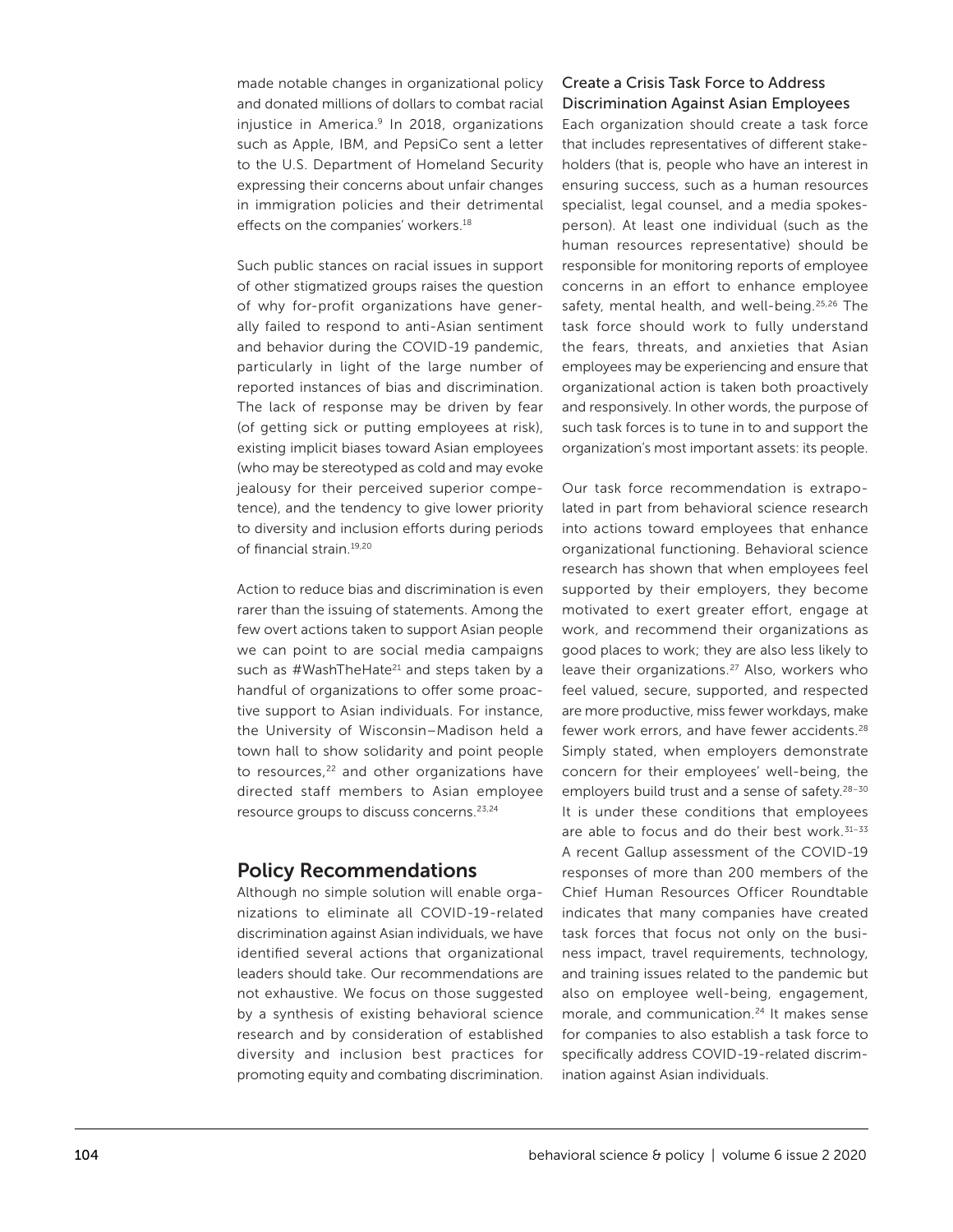#### Reaffirm Leadership's Commitment to Diversity & Inclusion

Seventy-nine Fortune 500 companies list diversity and inclusion as part of their core values,<sup>34</sup> yet evidence suggests that economic downturns tend to be accompanied by companies' devoting decreased attention and fewer resources to supporting these values. The business and moral cases for diversity provide a rationale for consistently championing diversity across company ups and downs.<sup>35</sup> Specifically, ample research has shown that organizations that are diverse and inclusive are characterized by greater innovation and resilience $36 -$ capabilities that organizations will need to recover from the COVID-19 crisis. Indeed, diversity and inclusion enhance both business performance and organizational health and contribute to broader efforts to revitalize economies and protect social cohesion.<sup>34,37</sup> Thus, strategic responses to the COVID-19 crisis should reflect enduring core values, including the fair and respectful treatment of all people.

The critical role of diversity in successful business recovery is evident from a review of organizational responses to the 2008–2009 financial crisis. For example, banks with a greater proportion of women on their boards were more stable throughout the financial crisis than their competitors were.<sup>38</sup> Now, during the COVID-19 pandemic, cities, states, and countries led by women appear to be managing the pandemic better than those led by men.<sup>39,40</sup> Although these specific examples relate to gender and not race, the business case for diversity and the other evidence already discussed suggest that similarly positive outcomes would be expected for organizations with various types of diversity. Likewise, although reaffirming leadership's commitment to diversity and inclusion does not specifically address Asian xenophobia, it should enhance the effectiveness of actions directed specifically at that problem.

#### Communicate Leadership's Continuing Commitment to Diversity & Inclusion

Organizations should denounce the recent rise in discrimination against Asian individuals by reminding their employees that such

discrimination is not only against organizational policies but also illegal. The organization should encourage all employees to speak out against racist jokes, hostile and aggressive behavior, and racism itself.<sup>41</sup> Furthermore, if the company is a service provider, leaders should remind staff that they are not permitted to refuse to serve or in any way decrease the quality of service they provide to the company's clientele. Indeed, research has shown that antidiscrimination policies and legislation can profoundly reduce subtle interpersonal discrimination even when such policies and laws explicitly address only overt and formal types of discrimination.<sup>42,43</sup> Therefore, reminding employees of antidiscrimination policies and laws should go a long way toward ensuring equitable treatment of Asian individuals.

#### Model Inclusive Behavior for Employees to Emulate

Leaders who display inclusive behavior convey the organization's cultural norms to everyone in the organization. For example, those who explicitly condemn subtle acts of discrimination against Asian employees or customers demonstrate that such behavior is inconsistent with the organization's norms. Visibly supporting Asian employees or clients with positive feedback, attention, and care is another way to model expected organizational norms.

Empirical research has shown that diversityrelated initiatives are more successful when leadership support is modeled.44 For instance, in an experiment assessing attitudes and behaviors regarding lesbian, gay, bisexual, and transgender (LGBT) individuals, subordinates of leaders who set goals related to supporting LGBT individuals (such as speaking up against slurs, stepping up as an ally, or attending an LGBT group meeting) reported more positive attitudes and behaviors than did subordinates of leaders who did not set such goals.<sup>44</sup> These results bolster those of previous studies demonstrating the benefit of having buy-in from those in positions of influence.45,46 Empirical studies that demonstrate the value of having leaders model norms are also consistent with the tenets of social learning theory,<sup>47</sup> which holds that people learn how to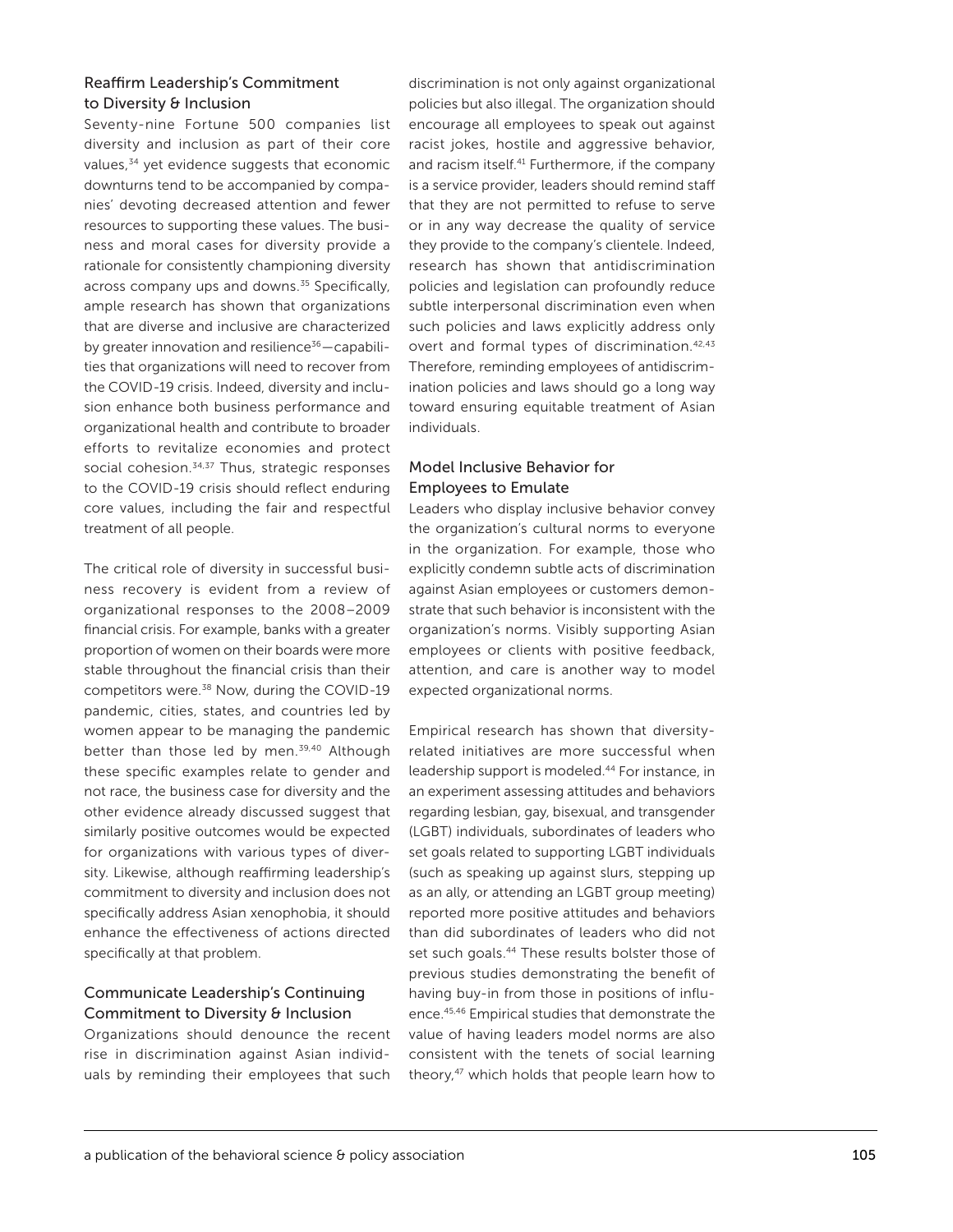# Table 1. COVID-19-related problems, solutions for organizational leaders, & behavioral principles related to the policy recommendations

| Problem                                                                                                  | Solution                                                                                           | Behavioral principle                                                                                                                              |
|----------------------------------------------------------------------------------------------------------|----------------------------------------------------------------------------------------------------|---------------------------------------------------------------------------------------------------------------------------------------------------|
| Asian employees may experience threats to<br>their safety, well-being, and productivity.                 | Create a crisis task force to address the<br>discrimination.                                       | The existence of the task force should<br>increase employee trust in the organization.<br>Trust-building leads to focused and<br>productive work. |
| Economic downturns can result in<br>decreased attention to and resources for<br>diversity and inclusion. | Reaffirm leadership's commitment to<br>diversity and inclusion.                                    | Diversity and inclusion enhances<br>employees' positive attitudes toward their<br>jobs and improves organizational outcomes.                      |
| Overt discrimination may become more<br>prevalent within organizations.                                  | Communicate leadership's continuing<br>diversity and inclusion commitment.                         | Policies and laws influence not only the<br>dictated behaviors but others as well.                                                                |
| Subtle discrimination may become more<br>prevalent within organizations.                                 | Model inclusive behavior.                                                                          | Modeling by leaders sets social norms that<br>employees emulate.                                                                                  |
| Discrimination may be overlooked in<br>organizations.                                                    | Establish or reassess accountability systems<br>to ensure that policies and norms are<br>followed. | Employees learn social norms by observing<br>the outcomes that result from following or<br>defying norms.                                         |

act by observing others' behaviors and attitudes. Leaders can further model the norm of ongoing support by ensuring that Asian employees are represented in the task forces or other entities charged with addressing the challenges that COVID-19 raises for the organization.

#### Establish or Reassess Accountability Systems to Ensure That Policies & Norms Are Followed

It is not enough to simply say that an organization does not tolerate xenophobia; the organization must also have processes and procedures for assessing inclusivity (such as holding focus groups and conducting surveys) and addressing discrimination (such as following established procedures and taking appropriate actions against wrongdoers).48 As social learning theory implies, it is important for employees to see that people who discriminate are held accountable for their actions.<sup>47</sup> By observing others, people learn not only which attitudes and behaviors are acceptable but also what the outcomes of these attitudes and behaviors are. Thus, when people see others either getting away with or being punished for discriminatory behaviors or attitudes, they come to expect similar outcomes for themselves. Moreover, simply having systems of accountability signals to employees who might be targets of discrimination that they belong and that discrimination against them will not be tolerated.49 Studies have shown that having a person or department that is responsible for diversity-related efforts can help to increase organizational diversity<sup>48</sup> and may maximize the organization's ability to emerge from crises with outcomes that are in line with its diversity and inclusion goals. See Table 1 for a summary of our recommendations and the behavioral science principles behind them.

# Concluding Thoughts

The COVID-19 pandemic has unleashed a significant rise in discrimination against Asian individuals. The diversity and inclusion most organizations claim to value are threatened when prejudice and bias are left unchecked and allowed to flourish without response. Behavioral science reveals actions leaders can take to prevent such discrimination: gathering a crisis team, reinforcing organizations' commitment to diversity, communicating this commitment to stakeholders, visibly enacting antidiscrimination norms, and ensuring systems of accountability. By heeding these policy recommendations, organizations can fight long-standing and increased anti-Asian xenophobia and ensure that fairness, inclusion, and belonging persist during a time of great uncertainty.

# author affiliations

Hebl: Rice University. Corrington: Providence College School of Business. Ng, Watson, Bilotta, Cheng, and King: Rice University. Corresponding author's e-mail: [hebl@rice.edu](mailto:hebl@rice.edu).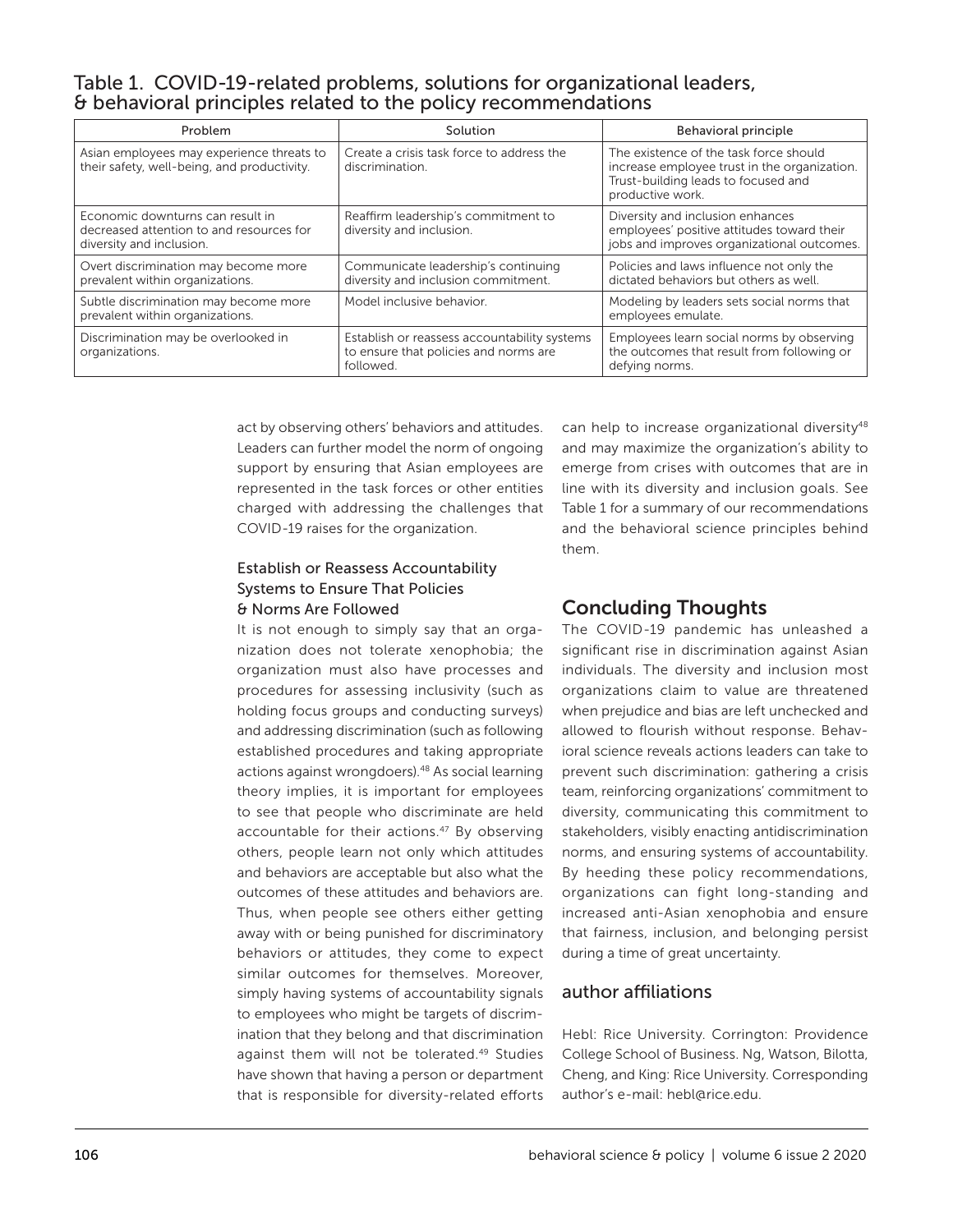## references

- 1. Perito, R., Higham, M., Mack, R., & Sackey, J. (2020, February 3). *Community update related to the novel coronavirus (2019-nCoV)*. Tufts University. [https://announcements.](https://announcements.tufts.edu/announcement/community-update-related-novel-coronavirus-2019-ncov) [tufts.edu/announcement/](https://announcements.tufts.edu/announcement/community-update-related-novel-coronavirus-2019-ncov) [community-update-related-novel](https://announcements.tufts.edu/announcement/community-update-related-novel-coronavirus-2019-ncov)[coronavirus-2019-ncov](https://announcements.tufts.edu/announcement/community-update-related-novel-coronavirus-2019-ncov)
- 2. Campbell, J. (2020, April 21). FBI concerned about potential for hate crimes during coronavirus pandemic. *CNN.* [https://www.cnn.](https://www.cnn.com/2020/04/21/politics/fbi-hate-crimes-coronavirus/index.html) [com/2020/04/21/politics/fbi-hate](https://www.cnn.com/2020/04/21/politics/fbi-hate-crimes-coronavirus/index.html)[crimes-coronavirus/index.html](https://www.cnn.com/2020/04/21/politics/fbi-hate-crimes-coronavirus/index.html)
- 3. Jeung, R., & Nham, K. (2020, April 23). *Incidents of coronavirus-related discrimination: A report for A3PCON and CAA*. Asian Pacific Policy & Planning Council. [http://www.](http://www.asianpacificpolicyandplanningcouncil.org/wp-content/uploads/STOP_AAPI_HATE_MONTHLY_REPORT_4_23_20.pdf) [asianpacificpolicyandplanningcouncil.](http://www.asianpacificpolicyandplanningcouncil.org/wp-content/uploads/STOP_AAPI_HATE_MONTHLY_REPORT_4_23_20.pdf) [org/wp-content/uploads/STOP\\_AAPI\\_](http://www.asianpacificpolicyandplanningcouncil.org/wp-content/uploads/STOP_AAPI_HATE_MONTHLY_REPORT_4_23_20.pdf) [HATE\\_MONTHLY\\_REPORT\\_4\\_23\\_20.](http://www.asianpacificpolicyandplanningcouncil.org/wp-content/uploads/STOP_AAPI_HATE_MONTHLY_REPORT_4_23_20.pdf) [pdf](http://www.asianpacificpolicyandplanningcouncil.org/wp-content/uploads/STOP_AAPI_HATE_MONTHLY_REPORT_4_23_20.pdf)
- 4. Choi, C., & Kulkarni, M. P. (2020, April 24). *In one month, STOP AAPI HATE receives almost 1500 incident reports of verbal harassment, shunning and physical assaults* [Press release]. [http://www.](http://www.asianpacificpolicyandplanningcouncil.org/wp-content/uploads/Press_Release_4_23_20.pdf) [asianpacificpolicyandplanningcouncil.](http://www.asianpacificpolicyandplanningcouncil.org/wp-content/uploads/Press_Release_4_23_20.pdf) [org/wp-content/uploads/Press\\_](http://www.asianpacificpolicyandplanningcouncil.org/wp-content/uploads/Press_Release_4_23_20.pdf) [Release\\_4\\_23\\_20.pdf](http://www.asianpacificpolicyandplanningcouncil.org/wp-content/uploads/Press_Release_4_23_20.pdf)
- 5. Liu, E. (2020, April 11). Covid-19 has inflamed racism against Asian-Americans. Here's how to fight back. *CNN.* [https://www.](https://www.cnn.com/2020/04/10/opinions/how-to-fight-bias-against-asian-americans-covid-19-liu/index.html) [cnn.com/2020/04/10/opinions/](https://www.cnn.com/2020/04/10/opinions/how-to-fight-bias-against-asian-americans-covid-19-liu/index.html)  [how-to-fight-bias-against-asian](https://www.cnn.com/2020/04/10/opinions/how-to-fight-bias-against-asian-americans-covid-19-liu/index.html)[americans-covid-19-liu/index.html](https://www.cnn.com/2020/04/10/opinions/how-to-fight-bias-against-asian-americans-covid-19-liu/index.html)
- 6. Chapman, L., & Frier, S. (2020, February 6). Uber and Lyft cars become vector for racism amid coronavirus fears. *Los Angeles Times*. Retrieved from [https://www.latimes.com/business/](https://www.latimes.com/business/technology/story/2020-02-06/asian-uber-drivers-passengers-racism-amid-coronavirus-fears) [technology/story/2020-02-06/](https://www.latimes.com/business/technology/story/2020-02-06/asian-uber-drivers-passengers-racism-amid-coronavirus-fears) [asian-uber-drivers-passengers-racism](https://www.latimes.com/business/technology/story/2020-02-06/asian-uber-drivers-passengers-racism-amid-coronavirus-fears)[amid-coronavirus-fears](https://www.latimes.com/business/technology/story/2020-02-06/asian-uber-drivers-passengers-racism-amid-coronavirus-fears)
- 7. Dill, E. (2020, February 5). Coronavirus is prompting alarm on American campuses. Anti-Asian discrimination could do more harm. *The Chronicle of Higher Education*. [https://www.](https://www.chronicle.com/article/Coronavirus-Is-Prompting-Alarm/247999) [chronicle.com/article/Coronavirus-Is-](https://www.chronicle.com/article/Coronavirus-Is-Prompting-Alarm/247999)[Prompting-Alarm/247999](https://www.chronicle.com/article/Coronavirus-Is-Prompting-Alarm/247999)
- 8. Lee, B. Y. (2020, June 24). Trump once again calls Covid-19 coronavirus the 'Kung flu.' *Forbes*. Retrieved from [https://www.forbes.com/sites/](https://www.forbes.com/sites/brucelee/2020/06/24/trump-once-again-calls-covid-19-coronavirus-the-kung-flu/#222125701f59) [brucelee/2020/06/24/trump-once](https://www.forbes.com/sites/brucelee/2020/06/24/trump-once-again-calls-covid-19-coronavirus-the-kung-flu/#222125701f59)[again-calls-covid-19-coronavirus-the](https://www.forbes.com/sites/brucelee/2020/06/24/trump-once-again-calls-covid-19-coronavirus-the-kung-flu/#222125701f59)[kung-flu/#222125701f59](https://www.forbes.com/sites/brucelee/2020/06/24/trump-once-again-calls-covid-19-coronavirus-the-kung-flu/#222125701f59)
- 9. Bursztynsky, J. (2020, February 13). NYC small business chief: Chinatown hit hard because of 'unfounded fears' over coronavirus. *CNBC.* [https://www.cnbc.](https://www.cnbc.com/2020/02/13/nyc-small-business-chief-gregg-bishop-coronavirus-fears-hit-chinatown.html) [com/2020/02/13/nyc-small-business](https://www.cnbc.com/2020/02/13/nyc-small-business-chief-gregg-bishop-coronavirus-fears-hit-chinatown.html)[chief-gregg-bishop-coronavirus-fears](https://www.cnbc.com/2020/02/13/nyc-small-business-chief-gregg-bishop-coronavirus-fears-hit-chinatown.html)[hit-chinatown.html](https://www.cnbc.com/2020/02/13/nyc-small-business-chief-gregg-bishop-coronavirus-fears-hit-chinatown.html)
- 10. Centers for Disease Control and Prevention. (2020, August 18). *COVID-19 hospitalization and death by race/ethnicity.* [https://www.](https://www.cdc.gov/coronavirus/2019-ncov/covid-data/investigations-discovery/hospitalization-death-by-race-ethnicity.html) [cdc.gov/coronavirus/2019-ncov/](https://www.cdc.gov/coronavirus/2019-ncov/covid-data/investigations-discovery/hospitalization-death-by-race-ethnicity.html) [covid-data/investigations-discovery/](https://www.cdc.gov/coronavirus/2019-ncov/covid-data/investigations-discovery/hospitalization-death-by-race-ethnicity.html) [hospitalization-death-by-race-ethnicity.](https://www.cdc.gov/coronavirus/2019-ncov/covid-data/investigations-discovery/hospitalization-death-by-race-ethnicity.html) [html](https://www.cdc.gov/coronavirus/2019-ncov/covid-data/investigations-discovery/hospitalization-death-by-race-ethnicity.html)
- 11. National Association for the Advancement of Colored People. (2020, March 17). *Civil rights and racial justice organizations denounce discrimination against Asian Americans and urge unity in responding to coronavirus pandemic.*  [https://www.naacp.org/latest/](https://www.naacp.org/latest/civil-rights-racial-justice-organizations-denounce-discrimination-asian-americans-urge-unity-responding-coronavirus-pandemic/) [civil-rights-racial-justice-organizations](https://www.naacp.org/latest/civil-rights-racial-justice-organizations-denounce-discrimination-asian-americans-urge-unity-responding-coronavirus-pandemic/)[denounce-discrimination-asian](https://www.naacp.org/latest/civil-rights-racial-justice-organizations-denounce-discrimination-asian-americans-urge-unity-responding-coronavirus-pandemic/)[americans-urge-unity-responding](https://www.naacp.org/latest/civil-rights-racial-justice-organizations-denounce-discrimination-asian-americans-urge-unity-responding-coronavirus-pandemic/)[coronavirus-pandemic/](https://www.naacp.org/latest/civil-rights-racial-justice-organizations-denounce-discrimination-asian-americans-urge-unity-responding-coronavirus-pandemic/)
- 12. Bar Association of San Francisco. (2020, March 24). *Racism and xenophobia are deplorable and undermine collective efforts to fight the coronavirus pandemic* [Press release]. [https://www.sfbar.org/about-us/](https://www.sfbar.org/about-us/newsroom/03242020-2/) [newsroom/03242020-2/](https://www.sfbar.org/about-us/newsroom/03242020-2/)
- 13. American College of Surgeons. (2020, April 3). *ACS statement on discrimination*. [https://www.facs.org/](https://www.facs.org/covid-19/discrimination) [covid-19/discrimination](https://www.facs.org/covid-19/discrimination)
- 14. Harvard University. (2020, April 23). *Joint statement on xenophobic and racist actions in response to COVID-19*. [https://hutchinscenter.fas.harvard.edu/](https://hutchinscenter.fas.harvard.edu/joint-statement-xenophobic-and-racist-actions-response-covid-19) [joint-statement-xenophobic-and-racist](https://hutchinscenter.fas.harvard.edu/joint-statement-xenophobic-and-racist-actions-response-covid-19)[actions-response-covid-19](https://hutchinscenter.fas.harvard.edu/joint-statement-xenophobic-and-racist-actions-response-covid-19)
- 15. Stevens, M. (2020, March 29). How Asian-American leaders are grappling with xenophobia amid coronavirus. *The New York Times*. [https://www.](https://www.nytimes.com/2020/03/29/us/politics/coronavirus-asian-americans.html) [nytimes.com/2020/03/29/us/politics/](https://www.nytimes.com/2020/03/29/us/politics/coronavirus-asian-americans.html) [coronavirus-asian-americans.html](https://www.nytimes.com/2020/03/29/us/politics/coronavirus-asian-americans.html)
- 16. Al-Arshani, S. (2020, January 29). A Costco sample-stand worker turned away a kid wearing a face mask because she thought he was from China and could give her the coronavirus. Retrieved from [https://www.insider.](https://www.insider.com/wuhan-coronavirus-kid-turned-away-food-samples-at-costco-2020-1) [com/wuhan-coronavirus-kid-turned](https://www.insider.com/wuhan-coronavirus-kid-turned-away-food-samples-at-costco-2020-1)[away-food-samples-at-costco-2020-1](https://www.insider.com/wuhan-coronavirus-kid-turned-away-food-samples-at-costco-2020-1)
- 17. Silicon Valley Leadership Group. (2020, March 2020). *Statement in response to recent incidents and rhetoric targeting Asian Americans*. [https://www.svlg.](https://www.svlg.org/statement-in-response-to-recent-incidents-and-rhetoric-targeting-asian-americans/) [org/statement-in-response-to-recent-](https://www.svlg.org/statement-in-response-to-recent-incidents-and-rhetoric-targeting-asian-americans/)

[incidents-and-rhetoric-targeting-asian](https://www.svlg.org/statement-in-response-to-recent-incidents-and-rhetoric-targeting-asian-americans/)[americans/](https://www.svlg.org/statement-in-response-to-recent-incidents-and-rhetoric-targeting-asian-americans/)

- 18. Kight, S. W. (2013, August 23). Apple, Cisco, IBM speak out against Trump's immigration policies*. Axios.* [https://](https://www.axios.com/apple-cisco-ibm-trump-h1b-immigration-64e726f4-d23e-4753-a9e3-53723137fa3a.html) [www.axios.com/apple-cisco-ibm](https://www.axios.com/apple-cisco-ibm-trump-h1b-immigration-64e726f4-d23e-4753-a9e3-53723137fa3a.html)[trump-h1b-immigration-64e726f4](https://www.axios.com/apple-cisco-ibm-trump-h1b-immigration-64e726f4-d23e-4753-a9e3-53723137fa3a.html) [d23e-4753-a9e3-53723137fa3a.html](https://www.axios.com/apple-cisco-ibm-trump-h1b-immigration-64e726f4-d23e-4753-a9e3-53723137fa3a.html)
- 19. Cuddy, A. J., Fiske, S. T., & Glick, P. (2008). Warmth and competence as universal dimensions of social perception: The stereotype content model and the BIAS map. *Advances in Experimental Social Psychology, 40,* 61–49.
- 20. Knight, J. L., King, E. B., & Hebl, M. (2010). The influence of economic threat on aspects of stigmatization. *Journal of Social Issues, 66,* 446–460.
- 21. IW Group. (2020). #WashTheHate [About page]. [https://www.washthehate.](https://www.washthehate.com/#aboutUs) [com/#aboutUs](https://www.washthehate.com/#aboutUs)
- 22. University of Wisconsin–Madison. (2020, May 19). *Resources during COVID-19: Supporting our pan-Asian communities in this time of crisis.*  Retrieved from [https://diversity.wisc.](https://diversity.wisc.edu/2020/05/resources-during-covid-19-supporting-our-pan-asian-communities-in-this-time-of-crisis/) [edu/2020/05/resources-during](https://diversity.wisc.edu/2020/05/resources-during-covid-19-supporting-our-pan-asian-communities-in-this-time-of-crisis/)[covid-19-supporting-our-pan-asian](https://diversity.wisc.edu/2020/05/resources-during-covid-19-supporting-our-pan-asian-communities-in-this-time-of-crisis/)[communities-in-this-time-of-crisis/](https://diversity.wisc.edu/2020/05/resources-during-covid-19-supporting-our-pan-asian-communities-in-this-time-of-crisis/)
- 23. i4cp. (2020, April 1). *COVID-19 response: Diversity & inclusion.* [https://](https://www.i4cp.com/file/4397/download) [www.i4cp.com/file/4397/download](https://www.i4cp.com/file/4397/download)
- 24. Emond, L., & Maease, E. (2020, April 13). *Evolving COVID-19 responses of world's largest companies.* Gallup. [https://](https://www.gallup.com/workplace/308210/evolving-covid-responses-world-largest-companies.aspx) [www.gallup.com/workplace/308210/](https://www.gallup.com/workplace/308210/evolving-covid-responses-world-largest-companies.aspx) [evolving-covid-responses-world](https://www.gallup.com/workplace/308210/evolving-covid-responses-world-largest-companies.aspx)[largest-companies.aspx](https://www.gallup.com/workplace/308210/evolving-covid-responses-world-largest-companies.aspx)
- 25. Lockwood, N. R. (2005). Crisis management in today's business environment: HR's strategic role. *Society for Human Resource Management Research Quarterly, 4,* 1–9.
- 26. Simola, S. K. (2005). Organizational crisis management: Overview and opportunities. *Consulting Psychology Journal: Practice and Research, 57,* 180–192. [https://doi.](https://doi.org/10.1037/1065-9293.57.3.180) [org/10.1037/1065-9293.57.3.180](https://doi.org/10.1037/1065-9293.57.3.180)
- 27. American Psychological Association. (2016, June 1). *Workplace well-being linked to senior leadership support, new survey finds* [Press release]. [https://www.apa.org/news/press/](https://www.apa.org/news/press/releases/2016/06/workplace-well-being) [releases/2016/06/workplace-well-being](https://www.apa.org/news/press/releases/2016/06/workplace-well-being)
- 28. Harter, J. (2018, August 26). *Employee engagement on the rise in the U.S.*  Gallup. [https://news.gallup.com/](https://news.gallup.com/poll/241649/employee-engagement-rise.aspx) [poll/241649/employee-engagement](https://news.gallup.com/poll/241649/employee-engagement-rise.aspx)[rise.aspx](https://news.gallup.com/poll/241649/employee-engagement-rise.aspx)